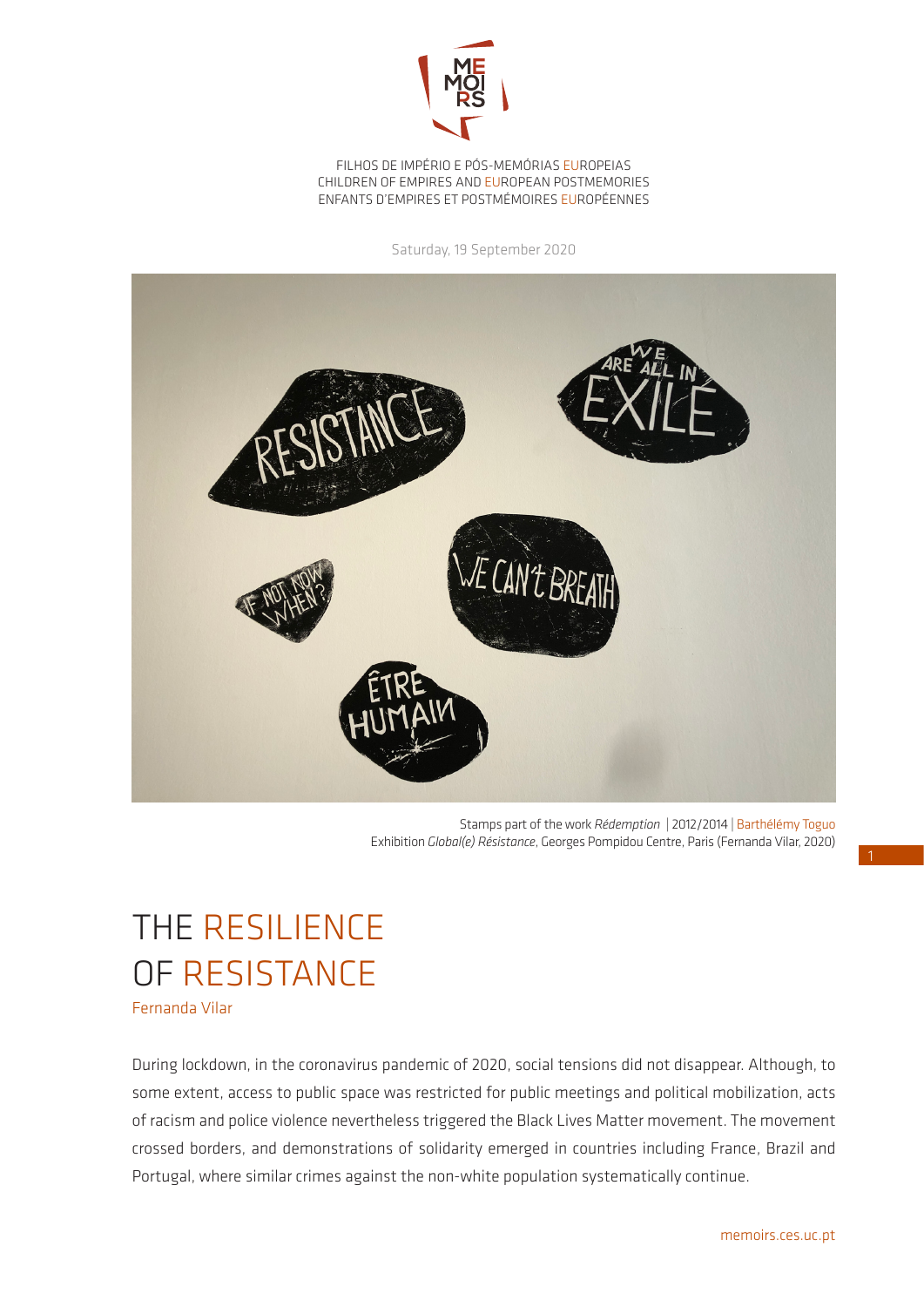

Borders have been transcended, too, in the movement some have called the "statue wars". The toppling or disfiguring of monuments has contributed to a lively debate about how history should be dealt with or negotiated. As Paulo de Medeiros has argued, "Defacing or toppling [statues] is then at once a symptom of the profound crisis of memory we face as part and parcel of strategies of mass domination and containment that have eroded the very foundations of western democracy, and a revelation that nothing was really forgotten".(1)

In this context, the Georges Pompidou Centre for Modern Art in Paris has recently opened the *[Global\(e\)](https://www.centrepompidou.fr/cpv/agenda/event.action?param.id=FR_R-fe46d1a3df9ce4b6ad849cd7721fb87¶m.idSource=FR_E-fe46d1a3df9ce4b6ad849cd7721fb87)  [Resistance](https://www.centrepompidou.fr/cpv/agenda/event.action?param.id=FR_R-fe46d1a3df9ce4b6ad849cd7721fb87¶m.idSource=FR_E-fe46d1a3df9ce4b6ad849cd7721fb87)* exhibition, which brings together sixty works by artists from the so-called Global South (2), acquired in the last ten years. These works all present and / or elaborate strategies of resistance. They almost all fit into the category of *artivism*, a political practice of using art to denounce oppression and inequality. Christine Macel, one of the curators of the exhibition, sees these artists as questioning the museum and encouraging it to decolonize itself. They invite us to "think about a new universal that is inclusive and non-hegemonic" (3).

On entering the gallery, we are met by two huge chairs, face to face: one covered with bags and sacks and the other with a pile of stamps, inscribed with words that will accompany us throughout the exhibition. They guide our attention to history and memory: WE FACE FORWARD, LIBERTY, PEACE, HOSPITALITY, EXILE, INDEPENDANCE, GENEROSITY, SHAME ON YOU, MOVE ON, GENOCIDE, ESCLAVAGE, TRAFIC TRIANGULAIRE, COLONIZATION ... This piece, called *Rédemption* (2012/2014), by the Cameroonian artist Barthélémy Toguo, interrogates the constraints on the movement of people from south to north, in particular to Europe and the USA. These sculptures, which recall passport stamps, illustrate how borders are insurmountable for Africans and South Americans, while at the same time recalling the chairs on which supposed observers cynically surround those who hold invalid stamps which do not allow them to move.

The art in this exhibition is synonymous with resistance. Public spaces become spaces for artivism, as is the case with the interrogation of statues in the work of Angolan Kiluanji Kia Henda and Colombian Iván Argote. In the series *Redefining Power* (2011-2012), Kiluanji Kia Henda combines photography, video and performance, beginning from the pedestals of colonial monuments built by the Portuguese and destroyed at the time of Angola's independence in 1975. In these empty spaces, the artist creates "ephemeral statues" that symbolize forms of decolonization and activism. Iván Argote, in the series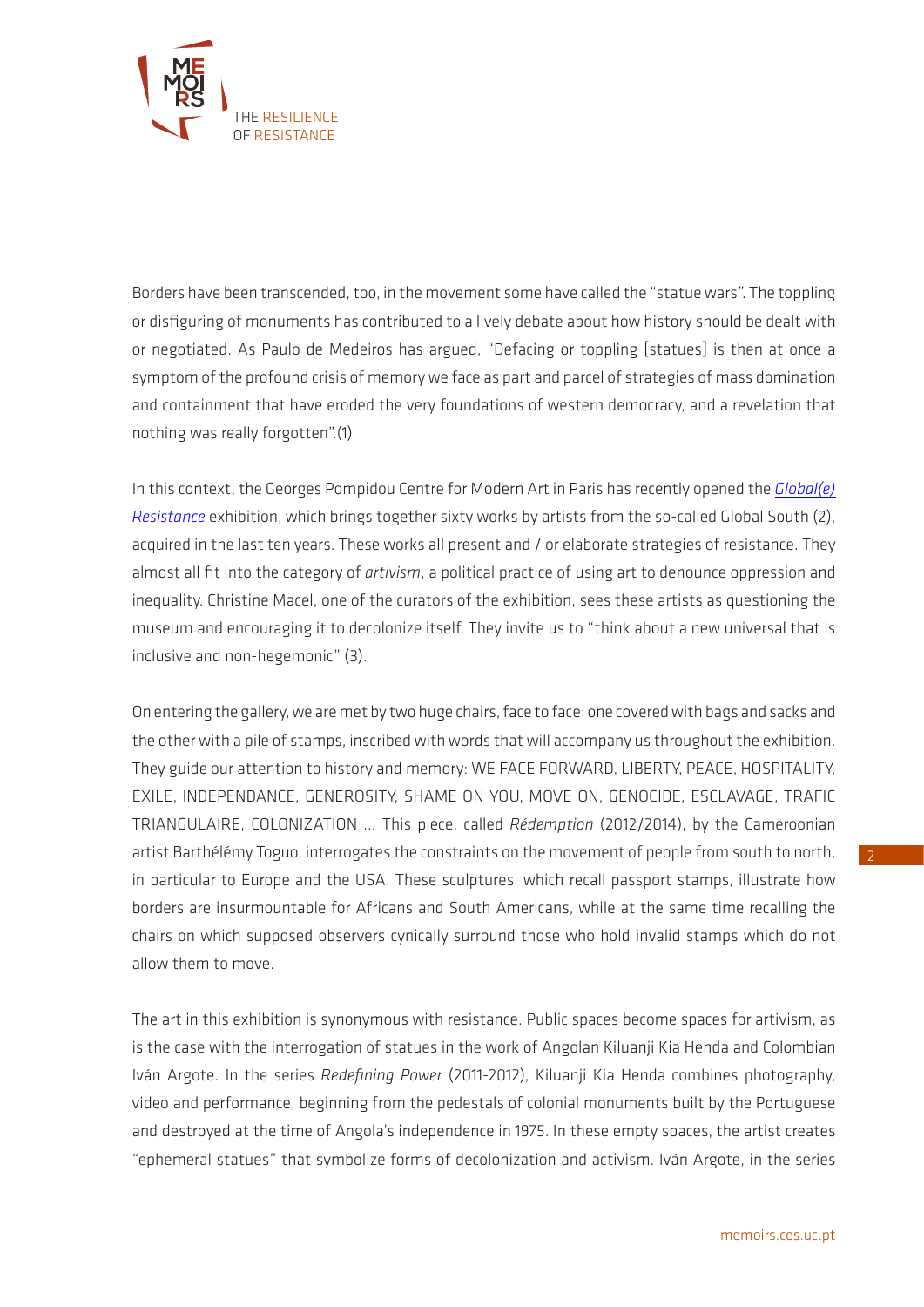

*Turistas (Don García)* (2012), dresses statues of former Latin American colonialists in traditional indigenous ponchos. In this way, the Colombian artist reminds us that the mantle that cloaks the glory of the colonizer was woven from the massacre of indigenous people during colonization. The work allows the viewer to rethink the colonial narrative.

Urban space and its occupation are present throughout the exhibition. Formerly colonized cities (Braddock in the work of LaToya Ruby Frazier, Johannesburg in the work of Subotzsky and Waterhouse, and Dakar in the art of Cheikh Ndiaye), are shown from a perspective that illustrates how current socioeconomic problems transform landscapes. In another take on space, here linked to memory, Katia Kameli, in *Bledi*, *un scénario possible* (2006) examines the dystopia of Algerian emigrants who, when they embark on a ship in an Algerian port, dream that they will return to the same port. The video is an inverted narrative montage; the end becomes the beginning. Beyond evoking memory and reality, the artist questions the relationship between human beings and the city. In this sense, the work of the North American Renée Green, *Partially Buried* (1996), offers an opportunity for reflection when put alongside Kameli's work, in its approach to landscape as territory and intimate memory. Meanwhile, Congolese artist Sammy Baloji uses photographs of spaces from colonial exploration, like the mining industries in Congo, to transpose the colonial archive and create images in which the collective memory of exploration is questioned through the bodies of enslaved black people, and makes a stinging critique of the defenders of the "benefits of colonization".

In relation to contemporary issues of migration and refugees, the video [Homeland](https://vimeo.com/78545350) (2016), by Turkish artist Halil Altindere, shows how migration marginalizes, and with what consequences. Deeply attentive to marginal artistic expression, the artist collaborates with the Syrian rapper Mohammad Abu Hajar, a refugee in Berlin, to create a video in which migration and refugees are examined using rap, and images evoking urban landscapes and transportation. In the same vein, Tunisian Nadia Kaabi-Linke, in *Parkverbot* (Köpenick, 2017) approaches the movements of migrants and homeless people through a poignant sculpture of a bench lined with long "anti-pigeon" spikes. Work on contemporary struggles also deals with questions of gender and feminism. This very rich and diverse exhibition covers, too, the Israel-Palestine conflict, South African apartheid and the subordination of non-white people in Brazil.

The diversity of work on display, and the narratives it contains of the many means available to resist discourses and systems of thought, enrich our understanding of the history of Western modernity.